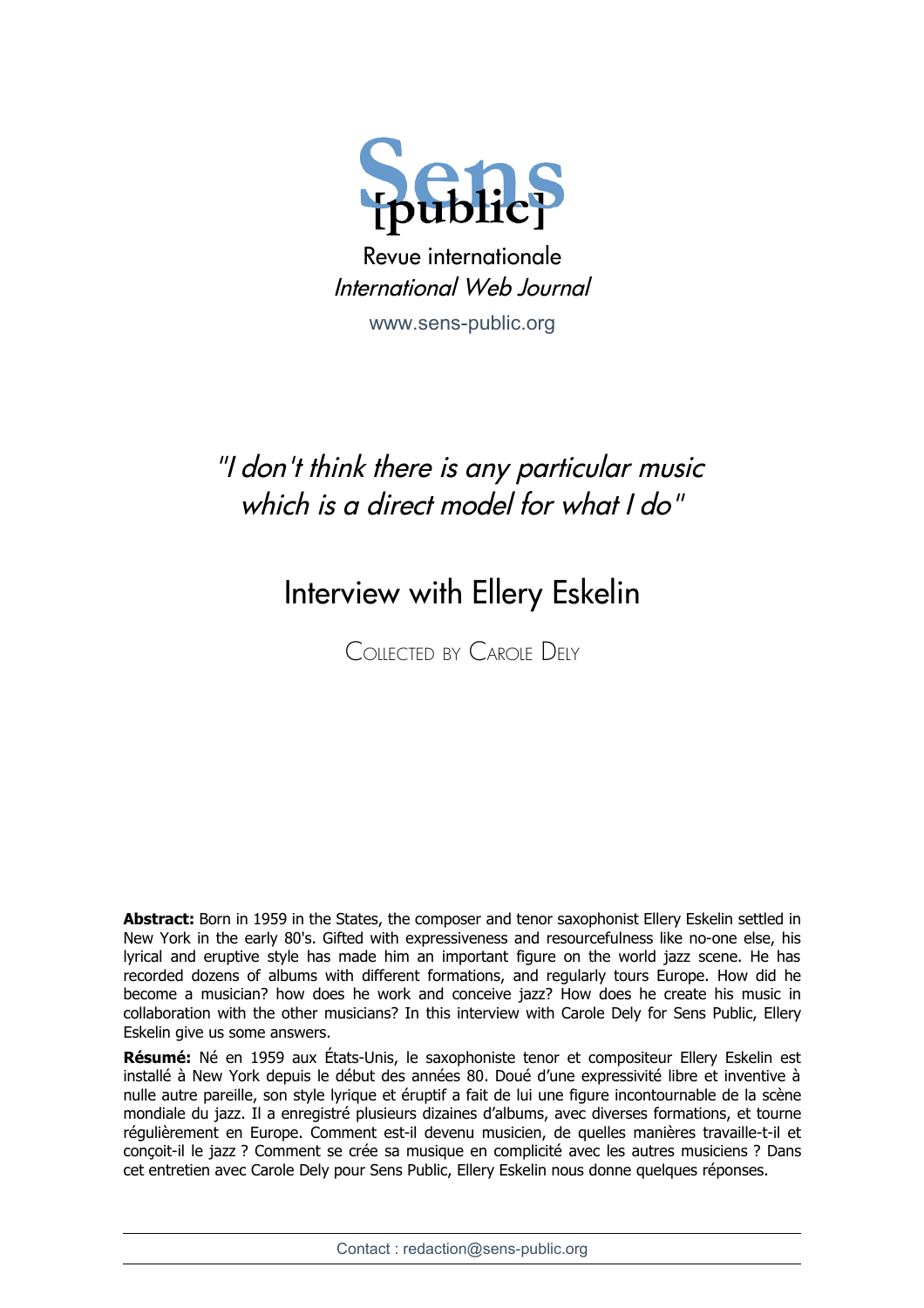## Interview with Ellery Eskelin

Collected by Carole Dely

Carole Dely – Can you tell us how you decided to become a musician? Was it an obvious choice to dedicate yourself to jazz?

Ellery Eskelin – My Mother was the inspiration towards my path to music. She learned to play music in the Pentecostal church and later played the Hammond B3 organ professionally in Baltimore in the early 1960's. I learned music from listening to her. She also had some jazz records by Dizzy Gillespie and Sarah Vaughan I also was inspired by the sounds of the great R & B saxophonists from the '50s. Once I started playing the saxophone (at age 10 in 1969) there was never any question about jazz. It was already my favorite music. I hated rock and roll as a child.

C.D. – What style of jazz did you learn and work on before playing your own music? Charlie Parker said about be-bop, "learn the changes and then forget them". Do you agree with this, is this how you work?

E.E. – I played standards and blues at first. Then I became interested in more "outside" (or avant garde) type playing. Eventually I went back and learned more about be-bop, learning how to better play changes in a more melodic fashion. And yes, I agree with Parker's statement. I find that once I have learned how the music works I am freer to express myself with it.

C.D. – In 1994 you formed a trio with keyboardist, accordionist Andrea Parkins, and the drummer percussionist Jim Black. You have recorded many albums for "Hat Hut". On the album One Great Night (2009) the tempo seems to slip away as in the Italian term *rubato*. The outbursts of the saxophone are punctuated by repeated patterns of the drums and keyboard and we can hear many rhythmic contrasts. How do the three of you work together to create this music? What do the scores look like?

E.E. – The music is a type of organized improvisation. We negotiate between the composed elements and the improvised elements in as many different ways as I can think of. The scores are deceptively simple visually but the music required a lot of training and work.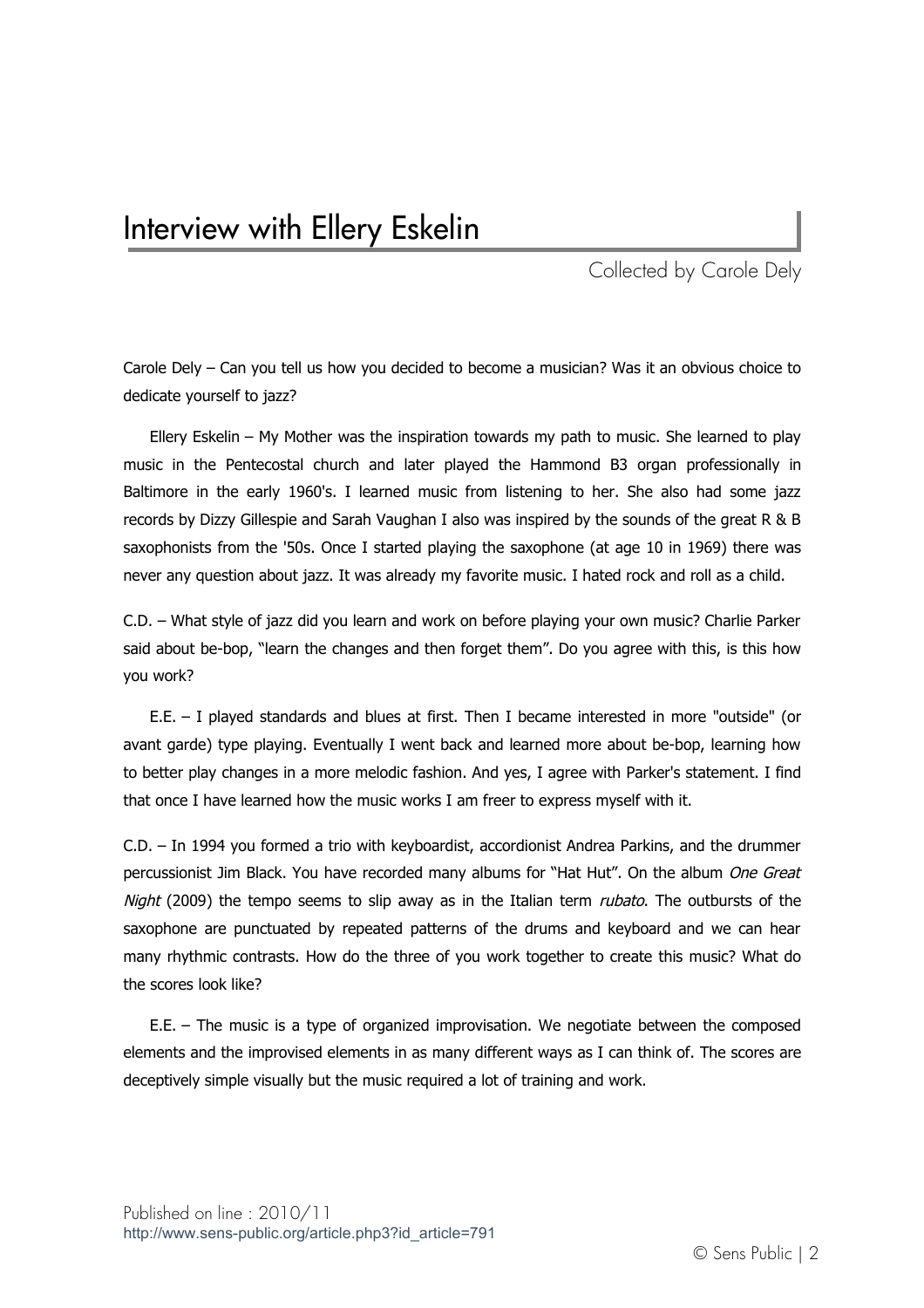$C.D.$  – You have played several times with string instruments, I was thinking of As Soon As Possible the album with Vincent Courtois (cello) and Sylvie Couroisier (piano), also the album Vanishing Point with Mat Maneri (viola) and Erik Friedlander (cello). In both these albums you and the other musicians 'play' with the different aspects of the tone, the layers of sound, the accents and silences. Does playing with string instruments lead you to play in a particular way, is this what you are looking for?

E.E. – I think there is a natural connection between the saxophone and string instruments. I have heard recordings of some of the original instruments made by Adolphe Sax (the inventor of the saxophone) and the tone from these early instruments is very different from the modern sound of the saxophone we are used to. It sounds more like a cross between a low brass instrument and a string instrument. I think this quality still exists to some degree in the modern saxophone, depending upon the player. The saxophone has a great deal of tonal flexibility and can match many instruments including the voice.

C.D. – You have recorded with the saxophonist Dave Liebman *Different But The Same* (2004) and Renewal (2007), how did this musical encounter come about? Would you say Dave Liebman's playing and conception of jazz is close to yours? Was it inspiring to work with him?

E.E. – At first, many listeners do not see the connection between David and me. But when they hear the band this connection becomes clearer. When I was in my early 20's I studied with David and aspired to the type of jazz playing that he does. But after some years developing my own music I found myself in a much different musical area having more to do with group improvisation. But I still share certain jazz roots and inspirations with David so it is nice to be able to perform together with him. He has a great deal of experience the jazz world.

C.D. – Does the music you listen to resemble in anyway the music you play? Do you listen to music for distraction or are you looking for inspiration?

E.E. – I don't think there is any particular music which is a direct model for what I do. I take my inspiration from various, sometimes unrelated sources and combine them in my own personal expression.

C.D. – Do you play another instrument other than the tenor? To my knowledge, publicly you only play the tenor.